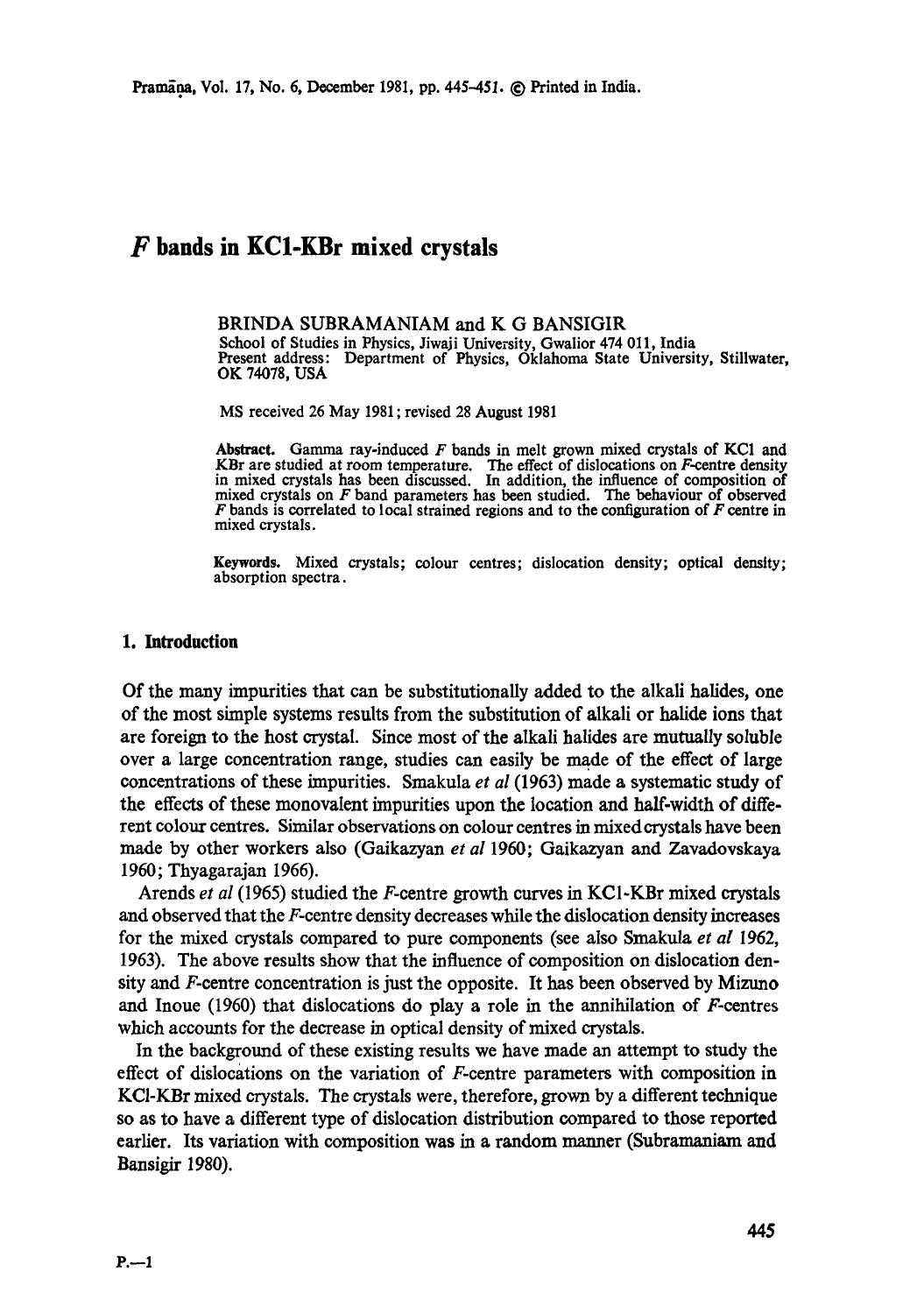# **2. Experiment**

Single crystals of pure KCI, KBr and mixed crystals of KCI-KBr have been grown from melt using a tcclmique described by Subramaniam and Bansigir (1980). Samples of 10 mm  $\times$  15 mm  $\times$  1 mm were cleaved from as-grown crystals and irradiated with a gamma dose of  $10^6$ R from  $6^{\circ}$ Co source at room temperature. The absorption spectra were recorded using carry-14 spectrophotometer immediately after irradiation, in the range of 300 nm to 700 nm. Such high doses ( $\approx 10^6$  R) were necessary for mixed crystals as it was difficult to colour these crystals. Freshly cleaved samples were used for recording absorption spectra and care was taken to avoid moisture contamination on the surface of the samples. The spectra were recorded on a number of samples cleaved from different portions of the ingot to takc care of variation in composition within the ingot.

Quantitative cstimate of dislocation density in various samplcs has been included in table I. Impurity contents are those which are present in the Sarabhai Chemicals of GR grade and are same in all the compositions; impurities are not added deliberately in these crystals.

## **3. Results**

Optical absorption spectra of pure KC1, KBr and mixed crystals of KC1-KBr are shown in figure la to j where optical absorbance  $(\log I_0/I)$  is plotted against the photon energy in eV. All these studies are confined to the well-known and prominent  $F$ band which is observed in the visible region for these alkali halides. Compiled in table 1 are the observed  $F$  band parameters such as  $F$  band peak position, half-width, number of  $F$  centres per cm<sup>3</sup> along with the dislocation density.

Figure 2 illustrates the variation of  $F$  band peak position with composition for KCI-KBr mixed crystals. It is clear from the figure that the F band deviates from Mollwo relation towards lower energies. This observation is similar to those of earlier workers (Smakula *et al* 1963).

| Crystal                                | Emax.<br>(eV) | Half width<br>(eV) | No. of $F^-$<br>centres $cm^{-3}$<br>$N_f$ (10 <sup>16</sup> ) | Dislocation<br>density<br>$(10^{4}cm^{-2})$ |
|----------------------------------------|---------------|--------------------|----------------------------------------------------------------|---------------------------------------------|
| $KCl$ (pure)                           | 2.16          | 0.400              | $11 - 6$                                                       | >100                                        |
| $KCl_{0.86}Br_{0.14}$                  | 2.13          | 0.425              | 6.2                                                            | 20                                          |
| $KCl_{0.79}Br_{0.21}$                  | $2 - 10$      | 0.445              | 3.0                                                            | 14.5                                        |
| $KCl_{0.71}Br_{0.29}$                  | 2.09          | 0.435              | 2.7                                                            | 24.5                                        |
| KCI <sub>0.61</sub> Br <sub>0.39</sub> | 2.06          | 0.450              | 2.2                                                            | 36                                          |
| $KCl_0.53Br_0.45$                      | $2 - 05$      | 0.443              | 2.6                                                            | 39                                          |
| $KCl_{0.41}Br_{0.59}$                  | 2.02          | 0.430              | $4 - 0$                                                        | 33                                          |
| KCl <sub>0.99</sub> Br <sub>0.71</sub> | 2.01          | 0.426              | $5 - 4$                                                        | 25                                          |
| $KCl_{0.15}Br_{0.85}$                  | 1.98          | 0.415              | 6.6                                                            | 20                                          |
| KBr (pure)                             | 1.97          | 0.410              | 7.9                                                            | >100                                        |

**Table** 1. F band parameters and dislocation density of KCI-KBr mixed crystals.

Impurity content: same in all the samples.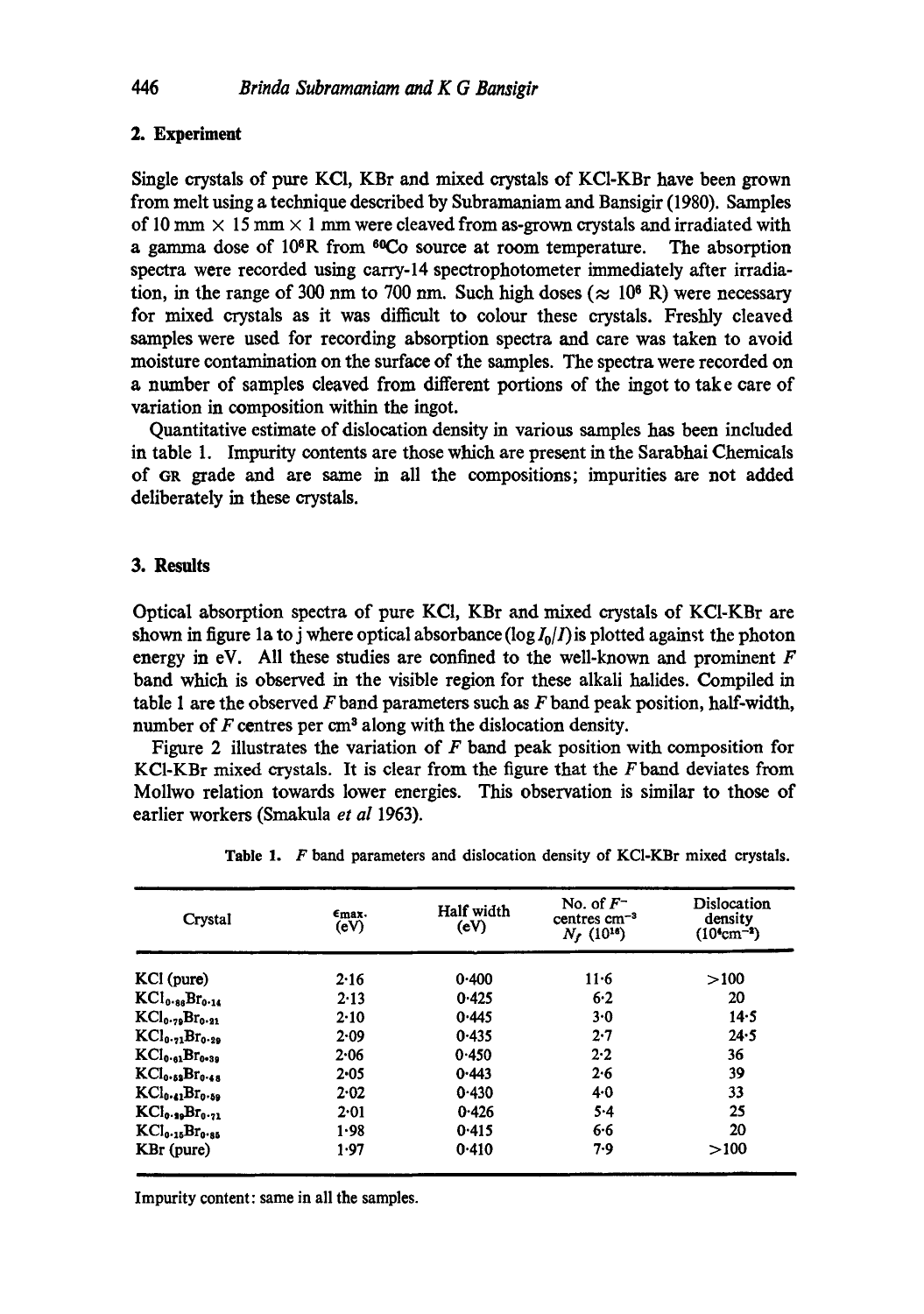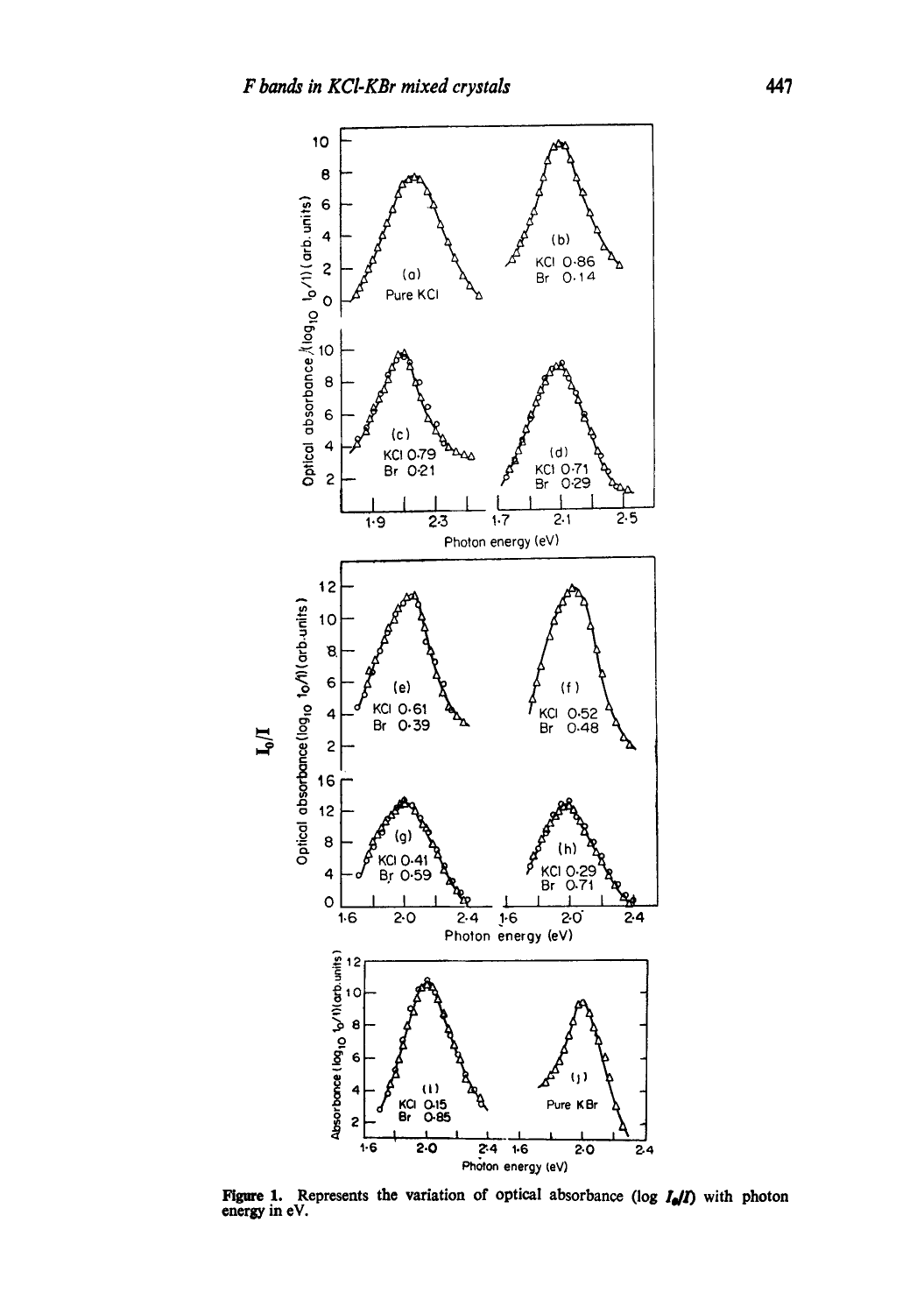



A Gaussian fit to these spectra was made. The open triangle  $(-\Delta - \Delta -)$  in figure 1a to j refer to actually observed spectra and the open circle  $(-0 - 0 - 1)$ refer to spectra obtained after making the Gaussian fit to these curves. The overlapping of the curves indicates that the Gaussian fit to these spectra is a good approximation as suggested by Dexter (1956).

Half-width of mixed crystals is plotted as a function of composition (figure 3). A non-linear variation with a maximum for the equimolar composition *i.e.*  $KCI_{0.55}$ Br<sub>0.45</sub> was observed and a decrease towards end components on both sides. We have also calculated the number of  $F$  centres per cm<sup>3</sup> using the expression (Schulman and Compton 1963)

$$
N_F \times f = 0.87 \times 10^{17} \frac{n}{(n^2 + 2)^2} a_{\text{max}} W,
$$
 (1)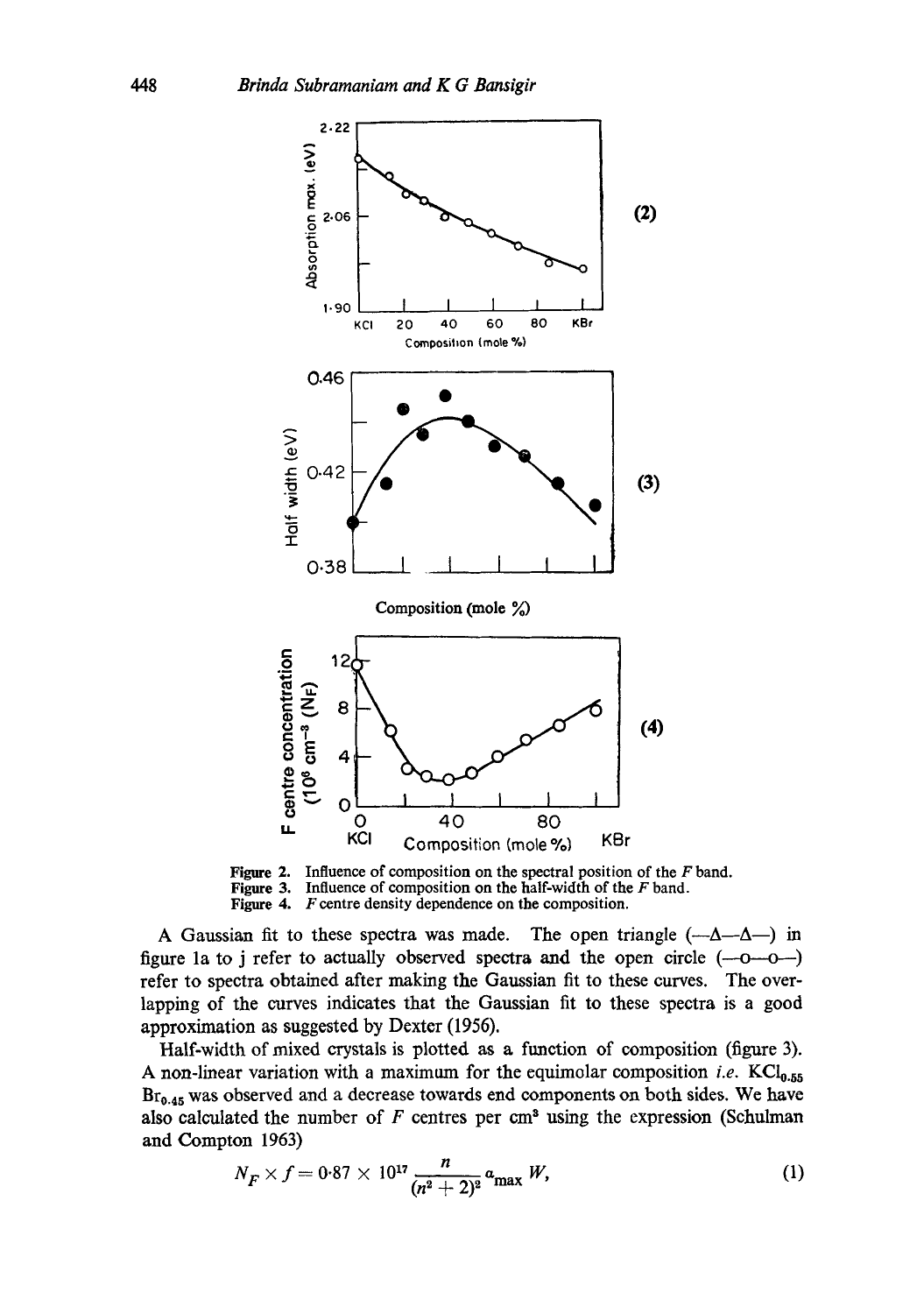where  $N_F$  = number of F centres per cm<sup>3</sup>;  $f$  = oscillator strength, a factor which is related to the probability of optical transition producing the absorption;  $n =$  refractive index of the crystal;  $W =$  half-width of the absorption band; and  $a_{\text{max}} =$ the absorption coefficient in  $cm^{-1}$  at the peak of the absorption band.

Figure 4 illustrates the variation of concentration of  $F$  centre with composition for KC1-KBr solid solution, the dose rate being same for all the crystals. It exhibits a nonlinear variation with a minimum for the equimolar composition. (Arends *et al*  1965).

Although the crystals for the present study are grown in a way such that the variation of dislocation density with composition is different from the earlier reported results (see table 1) (Arends *et al* 1965; Smakula *et al* 1962) even then the variation of F band parameters with composition is similar to those reported earlier. This comparative study illustrates the influence of dislocations on absorption spectra as discussed below.

## **4, Discussion**

When alkali halides are exposed to gamma rays various colour centres are formed; one giving the strongest absorption is the  $F$  band which is an electron trapped at negative ion site. Mixed crystals acquire much less colouration compared to pure crystals when exposed to gamma rays, hence a dose nearly  $\sim 10^6$ R was necessary to produce  $F$  bands of sufficient intensity. In the present study the following three observations were made: (i) A lower concentration of  $F$  centres in mixed crystals (ii) shift of F band peak position towards lower energies and (iii) broadening of half-width.

#### *4.1 Role of dislocations*

Crystals for the present study were grown in a different manner so as to have a random variation of dislocation density with respect to composition. Although the variation of dislocation density in this mixed system are different from those reported earlier (Smakula *et al* 1962; Arends *et al* 1955) as is clear from the data given in table 1, the variation of  $F$  band parameter such as  $F$  centre concentration, half-width and  $F$  band peak position remain the same. These observations show that the presence of dislocations is not playing a major role.

It was observed by Miessner (1953) and Mizuno and Inoue (1960) that the disorder present in the vicinity of dislocations in solid solutions favour the rate of diffusion of both the F centres and holes and leads to an increased annihilation of F centres. This was supposed to be a reason for the decrease in optical density of mixed crystals near the equimolar composition where dislocation density was observed to be maxi. mum (Arends *et al* 1965). According to these observations the F centre density in pure KCI and KBr should be less compared to that in mixed crystals in the present system as the dislocation density is very high in pure KC1 and KBr ( $\sim$ 10<sup>6</sup>/cm<sup>2</sup>) and is low in mixed crystals ( $\sim 10^4/\text{cm}^2$ ). We have observed a similar type of variation in F centre density as pointed out by earlier workers (Arends *et al* 1965; Gaikazyan *et al* 1960) with a minimum value of F centre density for the intermediate composi-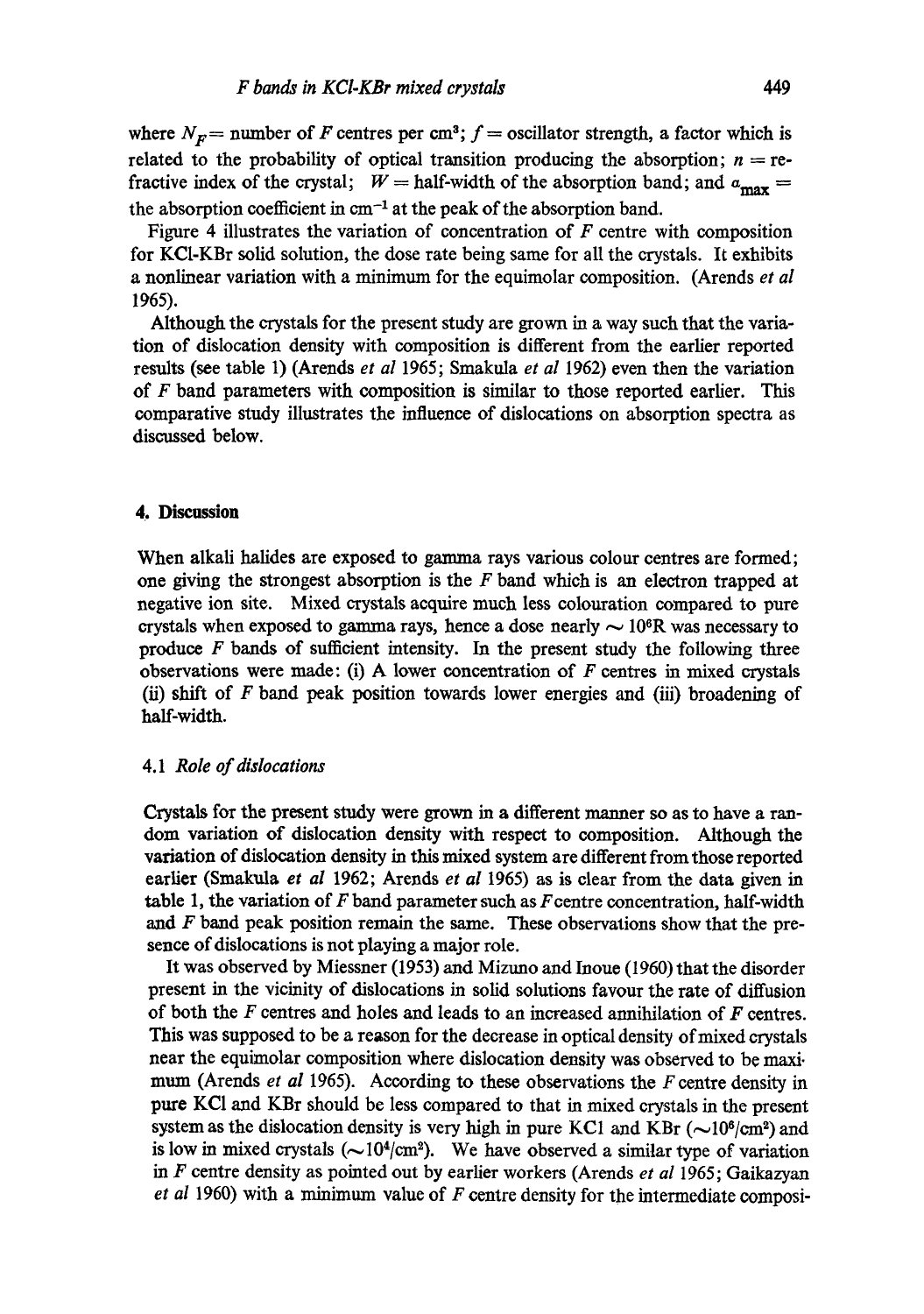tion. Thus we can say that the dislocations do not play a major role in the production of  $F$  centres.

## 4.2 *Size effect*

In a KC1-KBr mixed system inclusion of ions of larger ionic radii (Br-) in place of ions of smaller radii (CI-) produces strain of tensile nature. A support to this idea was provided by the work of Kumar *et al* (1980).

In this system it has been observed (Subba Rao and Hari Babu 1978) that the lattice parameter increases with the addition of  $Br^-$  ions to a KCI lattice and follow Vegard's law. The ionic distance changes linearly with composition in mixed crystals but the Fband peak position deviates towards lower energies with a maximum deviation for the equimolar composition and they do not follow the Mollwo-Ivey relation. This leads to the hypothesis that lattice constant is not the only parameter in determining the shift in the position of  $F$  absorption band. Jacobs (1954) studied the effect of hydrostatic pressure on absorption spectra and observed that the peak of the  $F$ band shifts to shorter wavelength with increasing pressure *i.e.* under compression. In accordance with this observation the shifts in  $F$  band peak position in KCI-KBr mixed crystals towards longer wavelength or lower energy side are due to internal stresses which are tensile in nature. This is justified also bythe fact that inclusion of a Br<sup>-</sup> ion with larger radii in a KCI lattice produces tensile strain in the lattice. Thus we can say that the local strained regions due to difference in ionic size as interpreted theoretically by Kataoka and Yamada (1977) cause spectral shift.

It is known that the optical width of a band depends on the interaction of lattice vibrations with an electron trapped in a defect site. If there are defects in the lattice a perturbation of local vibrations takes place and changes in optical width are to be expected. Theoretical significance for this assumption was given by localized mode approximation (Schulman and Compton 1963). If it is assumed that the electron is strongly localized in the anion vacancy site, interaction with all but the six nearest neighbours can be reasonably neglected. In addition, the motion of ions at right angles to the line joining an ion with the vacancy will have much less influence upon the energy of the system than the motion parallel to this line. Further, the strongest effects will occur when the radial motion of all the six neighbouring ions are in phase that is when they all move in or out from the vacancy which is known as the breathing mode of the centre. Half-width of  $F$  band has been related to the frequency characteristic of the breathing mode (Schulman and Compton 1963). The physical state of the six neighbouring ions of the vacancy where an electron is trapped is different in mixed crystals compared to pure KC1 and KBr. This difference is due to the presence of two kinds of anions of different radii. Frequency of the breathing mode of the centre will therefore be different in mixed crystals which is responsible for the change in half-width of the  $F$  band. Conductivity experiments have shown that the defect concentration in mixed crystals is not very high and is of the same order as compared to pure crystals (Bhima Sankaram and Bansigir 1978; Hari Babu *et al* 1975). The presence of two kinds of anions creating localized strains in the lattice is therefore responsible for the  $F$  band broadening rather than the defect concentration as reported earlier by Gaikazyan *et al* (1960) and Gaikazyan and Zavadovskaya (1960).

Thus, from these observations we may conclude that it is not the presence of dislocations which plays a major role but it is the presence of Iocal strained region due to